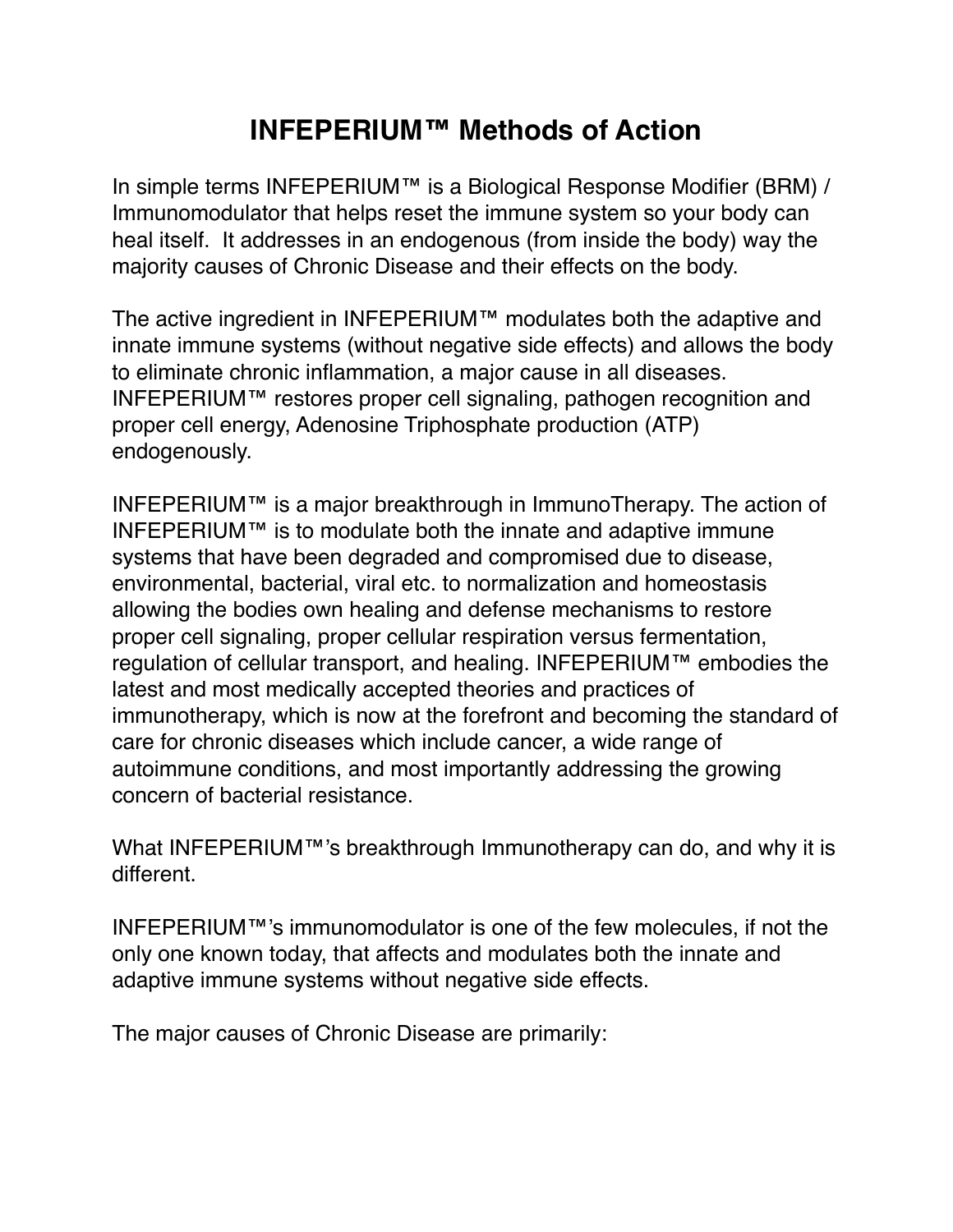- 1. The establishment of a state of Chronic Inflammation (CI), which is now considered the main cause of the vast majority of disease.
- 2. Due to the prolonged state of CI, improper and aberrant cellular signaling begins which is the harbinger of most AutoImmune(AI) conditions.
- 3. This state of cellular "Misinformation" creates over and under reaction of the immune response and inhibits the bodies defense mechanisms from properly functioning. This includes but is not limited to depressed CD4 and CD8 counts.

Suppressed MHC I and MHC II, which Marshall the forces of T cells, B cells, NK cells and various Macrophages, that prevent pathogens from invading the bodies systems or once they have attacked them to consume and destroy them. Most importantly interfering with the Jak-Stat signaling pathway which controls immune deficiency syndromes and most Cancers.

These three states determine the vast majority of disease. The traditional Rx approach is to address the symptom of any of the 12,500 named conditions with a Cytotoxic (the generic name for Rx drugs) chemical agent. However, if you can address these above states of disease from an Endogenous state, you are going to able to reverse a vast number of diverse conditions that are created by these altered states of health. As well as bringing the patient to Homeostasis.

Besides the Cytokines mentioned above the following Cytokine, Chemokine and Growth factor cascades, what they modulate with their corresponding disease they address:

1. The up regulation of IL-10 addresses the issue of Chronic Inflammation. This alone can reverse the diseased state but at a minimum stop the progressing damage in All Chronic Disease Conditions.

To name a few: MS, RSD, Most Rheumatoid conditions. Chronic Pain.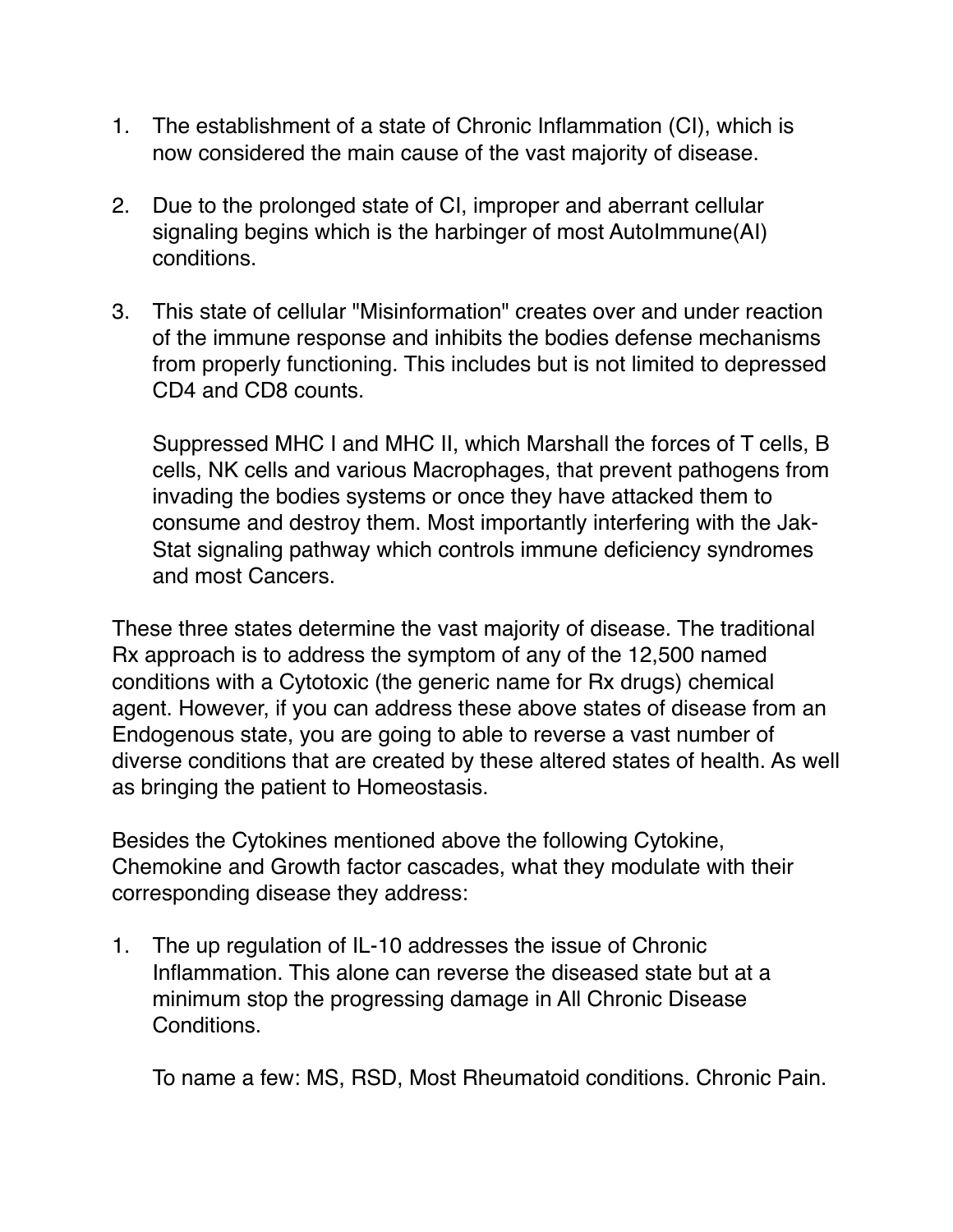Asthma. Any Inflammatory condition (too many to name here).

- 2. The up regulation of INFy and TNFa (Tumor Necrotic Factor) addresses most Cancers, Chronic respiratory conditions (Pneumonia, viral or bacterial) most viral and bacterial infections including the big problem in "post surgical infection" in hospitals. Most importantly this up regulation is the only thing that can stop Antibiotic Resistant Bacterias (ARB's) which is a major growing concern, worldwide!
- 3. The up regulation of TNFa, GM-CSF (Granulocyte Macrophage Colony Stimulating Growth Factor), IL-1a, EGF (Epidermal Growth factor), and bFGF(basic Fibroblast growth Factor), treats and closes pre amputation chronic wounds, major burns and accompanying infections, most of the Neuropathy's, diabetic and inflammatory. bFGF is crucial to proper stem cell growth and repair.
- 4. The up regulation of MCP-1 (Monocyte Chemoattractant Protein #1) recruits immune cells through the Blood Brain Barrier (BBB) which does two important processes.

a) Opens up the Glymphatic System (GS) closed due to CI. The GS is the functional waste disposal pathway for the Central Nervous System (CNS). This back up is the root cause of most neurological conditions including but not limited to Alzheimer's, Dementia, ALS, Parkinson's, Autism, and MS.

b) Once the GS pathway is cleared healing immune cell pass the BBB and regenerate most areas of Brain function. These facts have been proven by the work of Dr Michal Schwartz at the famed Weizmann Institute of Science, Rehovot ,Israel.

The ability of Infeperium to modulate, over this period of time, addresses the conditions involved with Bacteria, Virus, Mutation (Cancer), Fungus, Parasite (Malaria, the biggest world wide killer of all), Neurological, Inflammatory, and Autoimmune, establishes and will establish the work of Infeperium and other BRM's that will be developed in the future.